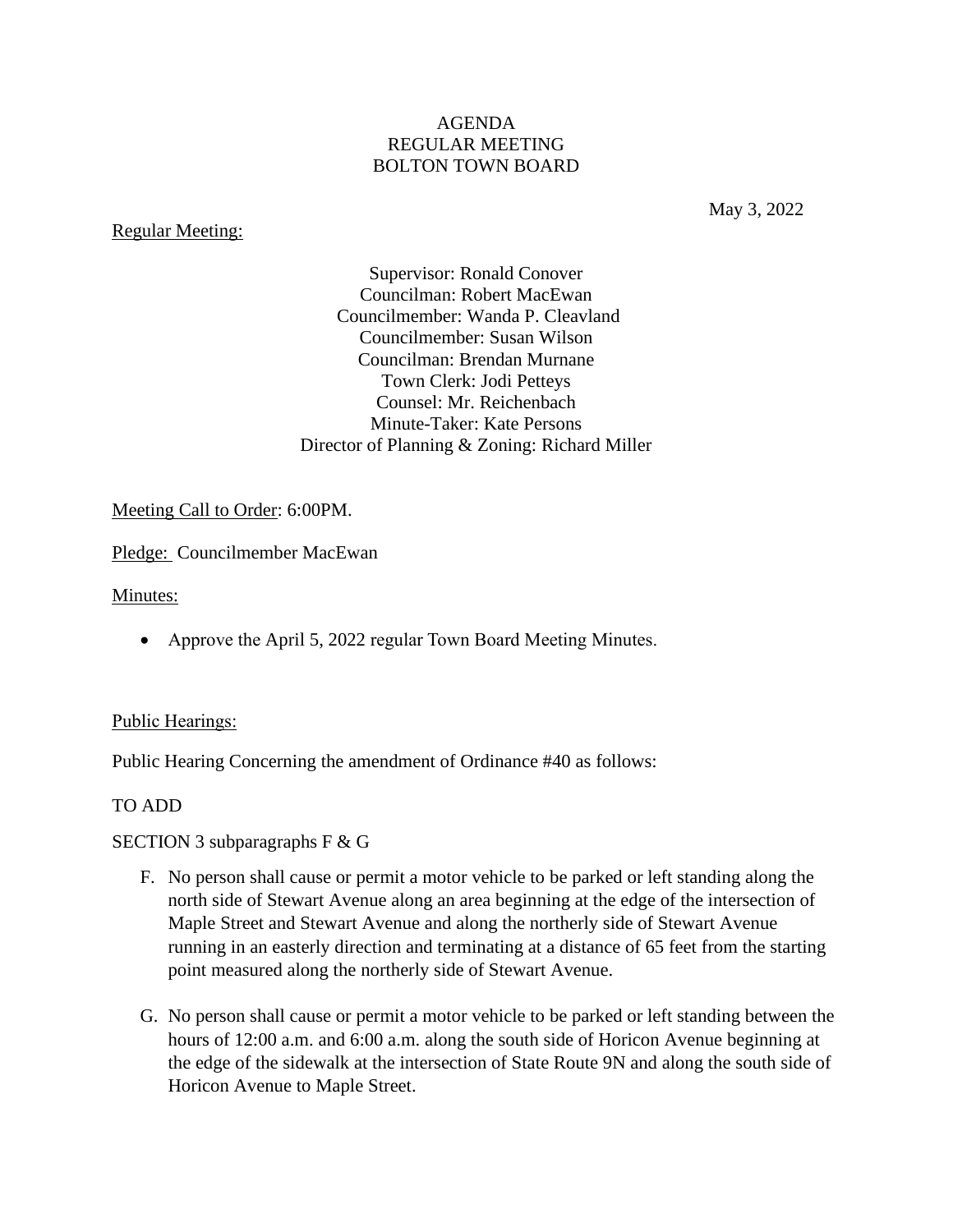• Resolution to Close the Public Hearing

Resolution to amend Ordinance 40 as follows:

## TO ADD SECTION 3 subparagraphs F & G

- F. No person shall cause or permit a motor vehicle to be parked or left standing along the north side of Stewart Avenue along an area beginning at the edge of the intersection of Maple Street and Stewart Avenue and along the northerly side of Stewart Avenue running in an easterly direction and terminating at a distance of 65 feet from the starting point measured along the northerly side of Stewart Avenue.
- G. No person shall cause or permit a motor vehicle to be parked or left standing between the hours of 12:00 a.m. and 6:00 a.m. along the south side of Horicon Avenue beginning at the edge of the sidewalk at the intersection of State Route 9N and along the south side of Horicon Avenue to Maple Street.

# Public in Attendance:

- Michael Muller Esq. representing the Bolton Fire District.
	- ➢ Resolution balancing public interest in the matter of the Bolton Fire District proposed new firehouse.
- Deb Gaddy representing the Bolton Recreation Commission.

### Correspondence:

- Santore's World Famous Fireworks
- Bank of Green County regarding municipal needs.
- Lake George Waterkeeper regarding LGPC usage of herbicide.
- Assemblyman Simpson regarding grant opportunities.
- Robert J. Muller regarding re-election to Supreme Court.
- NYS DOT CHIPS funding notification.

Committee Reports: Councilman: Robert MacEwan Councilman: Brendan Murnane Councilmember: Susan Wilson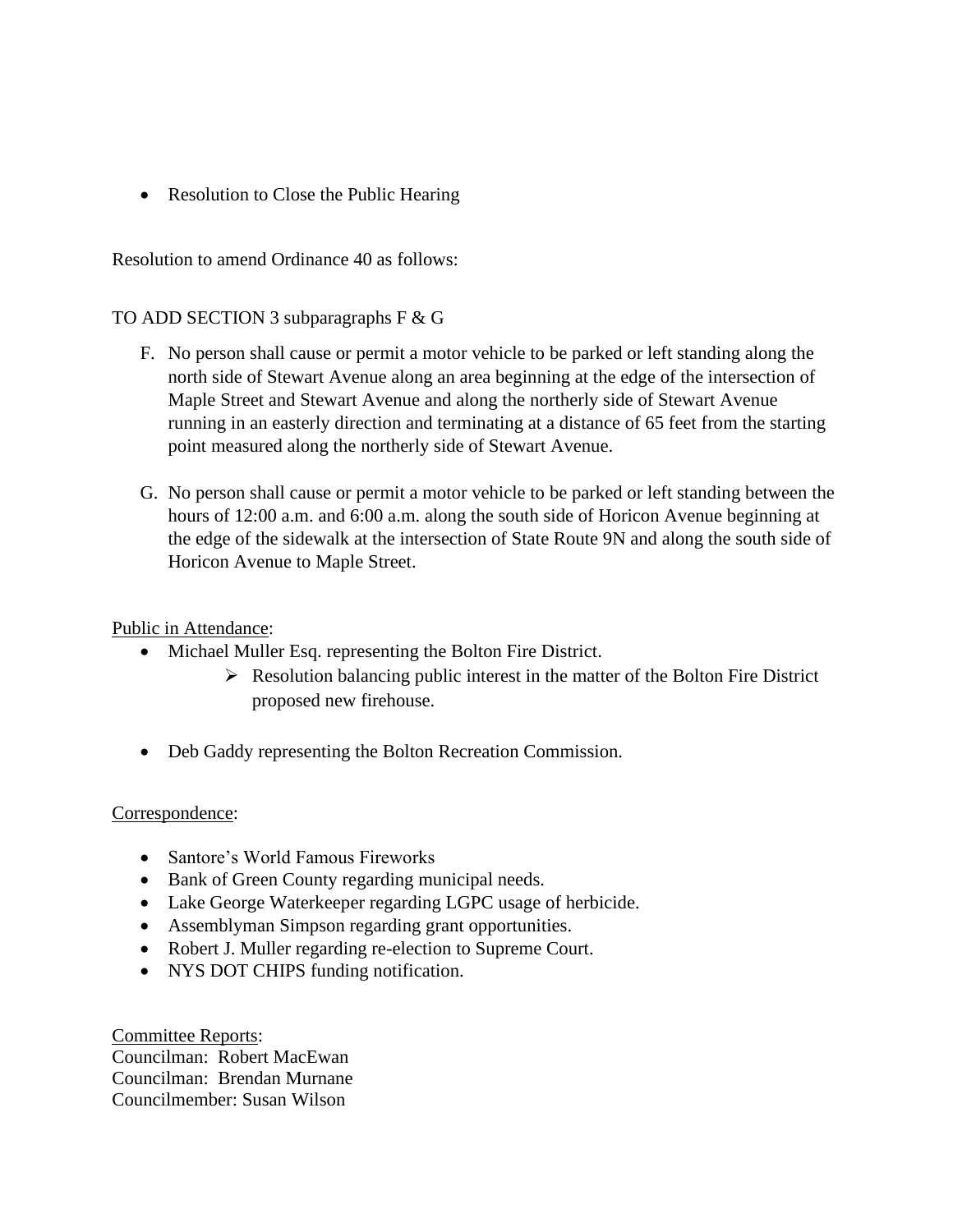Councilmember: Wanda P. Cleavland

Supervisors Report:

- Deposits: \$54,164.71
- Disbursements: \$481,617.08
- Big thank you to the Highway Department for their quick removal of downed trees and having the roads accessible during the past storm.
- Great work by Parks and Water Departments on water leak adjacent to North Pump Station.
- First quarter meter reads completed.
- Thank everyone in Town for their patience during the recent power outage, these events are never easy.
- Finkle Road repaving on schedule for early June.
- Occupancy Tax revenues up year over year, mainly due to STR collections.
- Spring Water flushing set for May today and tomorrow.
- Memorial Day Parade will happen this year, Monday, May 30 with refreshments to follow at Veterans Park. Bid thank you to all that are helping to make it happen.

## New Business:

- Resolution to approve suspension and dissolution of The Bolton Terrestrial Invasive Plant Program Inc. (BTIPP) and that any remaining financial assets shall be transferred to and become an asset of the Town of Bolton Veterans Memorial Fund.
- Resolution to authorize the request from property owner, Ara Krafian, for the naming of private road name "Camber Drive" to be assigned to Parcel ID # 186.00-1-1.2.
- Resolution appointing Lorraine Wilson Lefeve to the Zoning Board of Appeals (Alternate) with a term expiration date of 12/31/2024.
- Resolution to authorize KSPE, PLLC  $&$  Town Clerk to solicit bids for a new Building  $&$ Grounds facility prepared by KSPE, PLLC on the grounds of the Town's Wastewater Treatment Plant.
- Resolution accepting the Record of Activities result of 22.59 for Town Clerk, Jodi Petteys from her 3-month 2022 calendar submitted in April 2022.
- Resolution to declare 4 portable radios chargers from the Bolton Police Department as surplus and donate them to the Lower Adirondack Search and Rescue K9 team.
- Resolution accepting the Record of Activities result of 30.98 for Highway Superintendent, William Sherman from his 3-month 2022 calendar submitted in April 2022.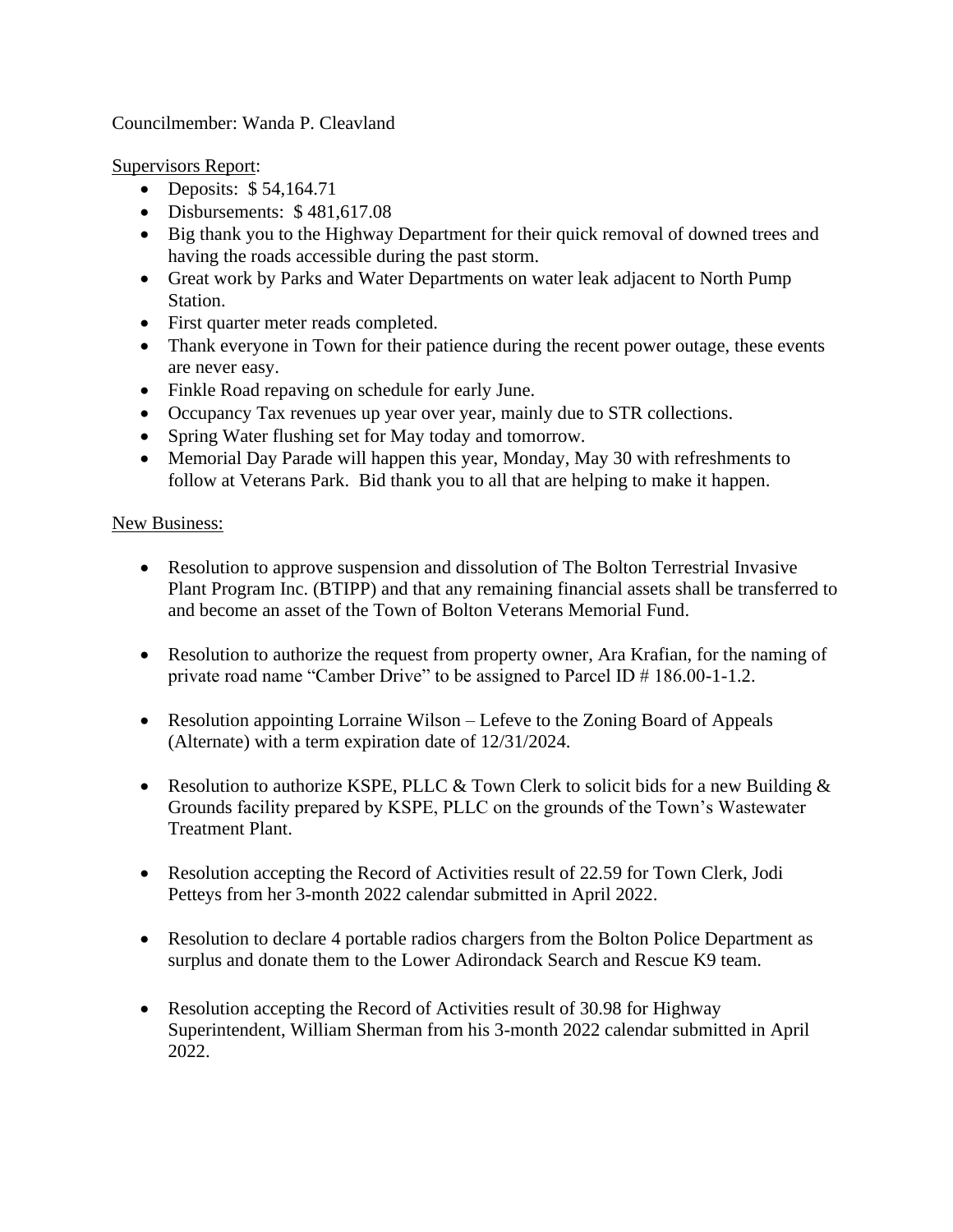- Resolution accepting the Recertifications of the Record of Activities for Town Justice, Edward G. White and Animal Control Officer, Brett Moulton submitted in April 2022.
- Resolution to authorize the Supervisor post factum to sign the 2022 contract for services with Everbridge for the Mass Notification System.

## Public in Attendance

## TRANSFERS FOR MAY 2022

| To                                 | From                         | Amount      |
|------------------------------------|------------------------------|-------------|
| <b>GENERAL:</b><br>7110.2 Parks EQ | 7110.4 Parks CE              | \$1,980.00  |
| HIGHWAY:<br>5142.4 Snow Removal CE | 5142.1 Snow Removal PS       | \$3,193.00  |
| WATER:<br>8310.4 Administration CE | 8340.4 Trans/Distribution CE | \$18,000.00 |
| Pay the Bills:                     |                              |             |
| Abstract 4A                        |                              |             |
| General                            | 546-587                      | 5,023.93    |
| Sewer                              | 104-112                      | 3,599.84    |
| Water                              | 95-97                        | 1,329.67    |

Abstract 5

| 478-545 588-643 | 60,707.39 |
|-----------------|-----------|
| 114-137         | 19,162.97 |
| 95-103 113-124  | 15,424.38 |
| 84-94 98-109    | 27,958.02 |
| 4               | 3,125.00  |
| 17              | 325.02    |
| 4               | 37,000.00 |
| 3               | 1,035.00  |
|                 |           |

St Lights 47.12